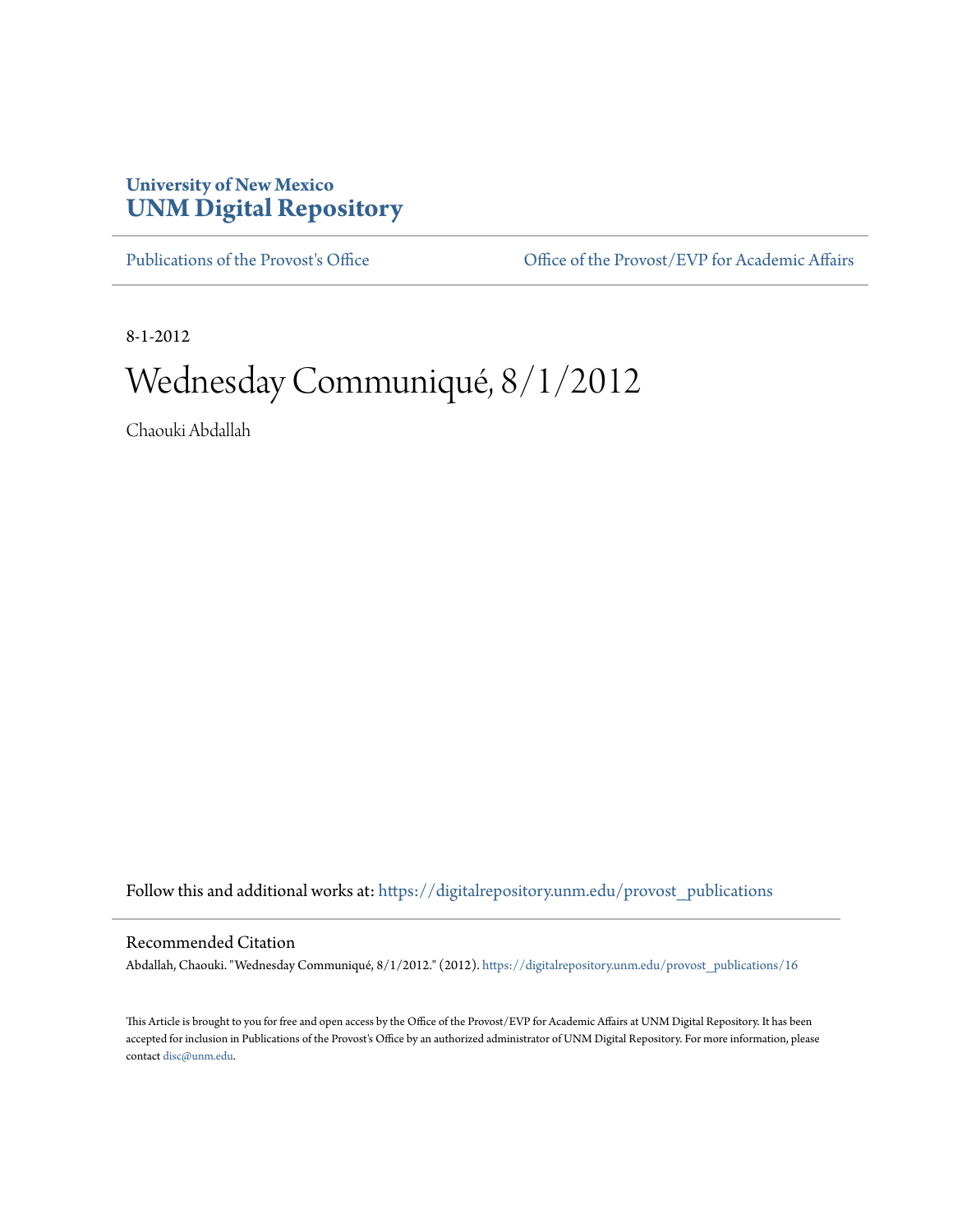

### *WEDNESDAY COMMUNIQUÉ*

#### **August 1, 2012**

**On MOOCs again:** I received many critical and supportive replies to my post on MOOCs last week. I also have 3 offers from UNM faculty to offer a MOOC for the Spring 2013 semester. A related and very timely report by the Pew Research Center just came out [\(http://pewinternet.org/Reports/2012/Future-of-Higher-Education.aspx\)](http://pewinternet.org/Reports/2012/Future-of-Higher-Education.aspx). I believe the new models of online education need to be debated within our campus and beyond and, as such, will post it in a blog discussion at: [http://provost.unm.edu/communique/index.html.](http://provost.unm.edu/communique/index.html)

**The One Question We Should Ask:** I read recently that each organization needs to have one question that can guide it through challenges and changes. I believe that UNM's question should be: Is it good for our students? While the question may be obvious, the challenge is to answer it in specific situations. Here I am reminded of a statement made by professor James Thorson who was the president of the AAUP chapter of UNM when dealing with a particularly thorny issue around 1969: The situation is clear: it's a gray area!

**Why Top Young Managers Are in a Nonstop Job Hunt:** A recent Harvard Business Review article <http://hbr.org/2012/07/why-top-young-managers-are-in-a-nonstop-job-hunt/ar/1> makes the case that the best workers are continuously looking for their next job. This is illustrated by the opening quote, **"**You might suspect that your best young managers are looking for a better gig—and you're probably right. Research shows that today's mostsought-after early-career professionals are constantly networking and thinking about the next step, even if they seem fully engaged." This, however, is not in my judgment the case for most UNM faculty. Many of you have, I hope, weathered the last four difficult years and are not simply looking for a "better gig." As I mentioned in an earlier posting, President Frank and the Board of Regents have tasked me to come up with a compensation plan going forward in order to retain and reward our best faculty.

**President Roosevelt's "Citizenship in a Republic":** [\(http://www.theodore-roosevelt.com/trsorbonnespeech.html\)](http://www.theodore-roosevelt.com/trsorbonnespeech.html). As we approach a new academic year fraught with challenges and possibilities, I would like to remind our students, staff, and faculty that we all need to get in the arena as we tackle our problems of college affordability, student success, faculty compensation, and many more. As President Roosevelt stated in his speech referenced above and delivered at the Sorbonne, in Paris, France on 23 April, 1910, "It is not the critic who counts; not the man who points out how the strong man stumbles, or where the doer of deeds could have done them better. The credit belongs to the man who is actually in the arena, whose face is marred by dust and sweat and blood; who strives valiantly; who errs, who comes short again and again, because there is no effort without error and shortcoming; but who does actually strive to do the deeds; who knows great enthusiasms, the great devotions; who spends himself in a worthy cause; who at the best knows in the end the triumph of high achievement, and who at the worst, if he fails, at least fails while daring greatly, so that his place shall never be with those cold and timid souls who neither know victory nor defeat."

**Is Algebra Necessary?** As I write this communiqué, I am at the receiving end of many of your comments about the Sunday NYT article: http://www.nytimes.com/2012/07/29/opinion/sunday/is-algebra-necessary.html? r=1. In my opinion, the author's framing of the important issue of what must be taught and learned is misguided. The author makes some valid points about how to teach the subject, but in his attempt to be provocative, he invites logical criticism to his central thesis. Some of the comments to the article so far are: Is English literature necessary? I never ran into Moby Dick during my career. Is gym class necessary? I never had to do a pull up. And my favorite: Is Biology necessary? I think only French chefs have to dissect frogs in their careers.

Chaouki Abdallah Provost & Executive Vice-President for Academic Affairs